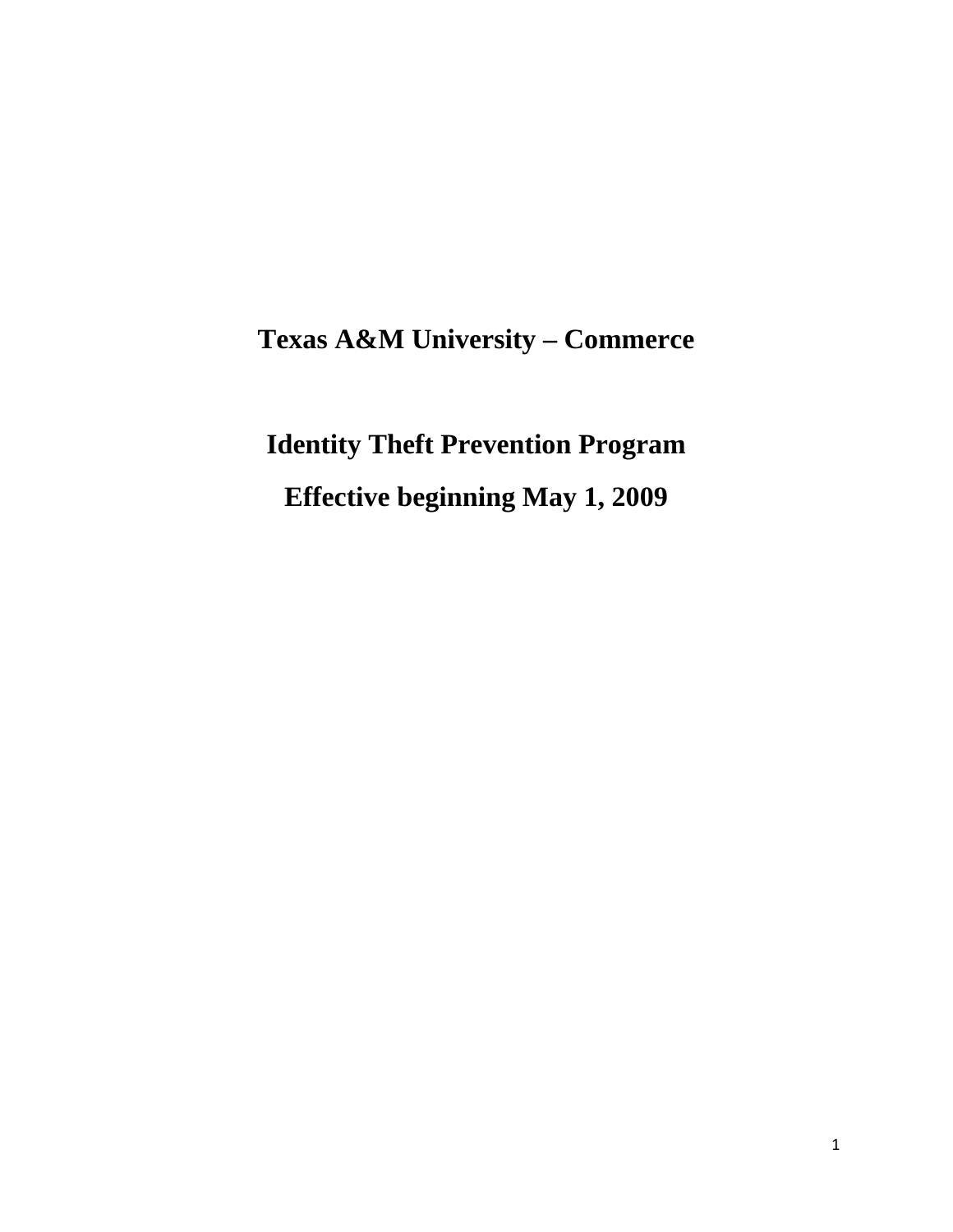#### **I. PROGRAM ADOPTION**

Texas A&M University - Commerce ("University") developed this Identity Theft Prevention Program ("Program") pursuant to the Federal Trade Commission's ("FTC") Red Flags Rule, which implements Section 114 of the Fair and Accurate Credit Transactions Act of 2003. This program was developed with oversight and approval of the chancellor as designated by the Board of Regents. After consideration of the size and complexity of the University's operations and account systems, and the nature and scope of the University's activities, the chancellor determined that this program was appropriate for the University, and approved this Program on May 1, 2009.

#### **II. DEFINITIONS AND PROGRAM**

#### **A. Red Flags Rule Definitions Used in this Program**

"**Identity Theft**" is a "fraud committed or attempted using the identifying information of another person without authority."

A "**Red Flag**" is a "pattern, practice, or specific activity that indicates the possible existence of identity theft."

A "**Covered Account**" is generally a consumer account designed to permit multiple payments or transactions, and any other account for which there is a reasonably foreseeable risk from identity theft. This generally includes all student accounts or loans that are administered by the University.

"**Program Administrator**" is the individual designated with primary responsibility for oversight of the program. See Section IV below.

"**Identifying information**" is "any name or number that may be used, alone or in conjunction with any other information, to identify a specific person," Including: name, address, telephone number, social security number, date of birth, government issued driver's license or identification number, alien registration number, government passport number, employer or taxpayer identification number, University issued identification number, computer's internet protocol address, or routing code.

#### **B. Fulfilling Requirement of the Red Flags Rule**

Under the red flags rule, the University is required to establish an "Identity Theft Prevention Program" tailored to its size, complexity and the nature of its operation. Each program must contain reasonable procedures to: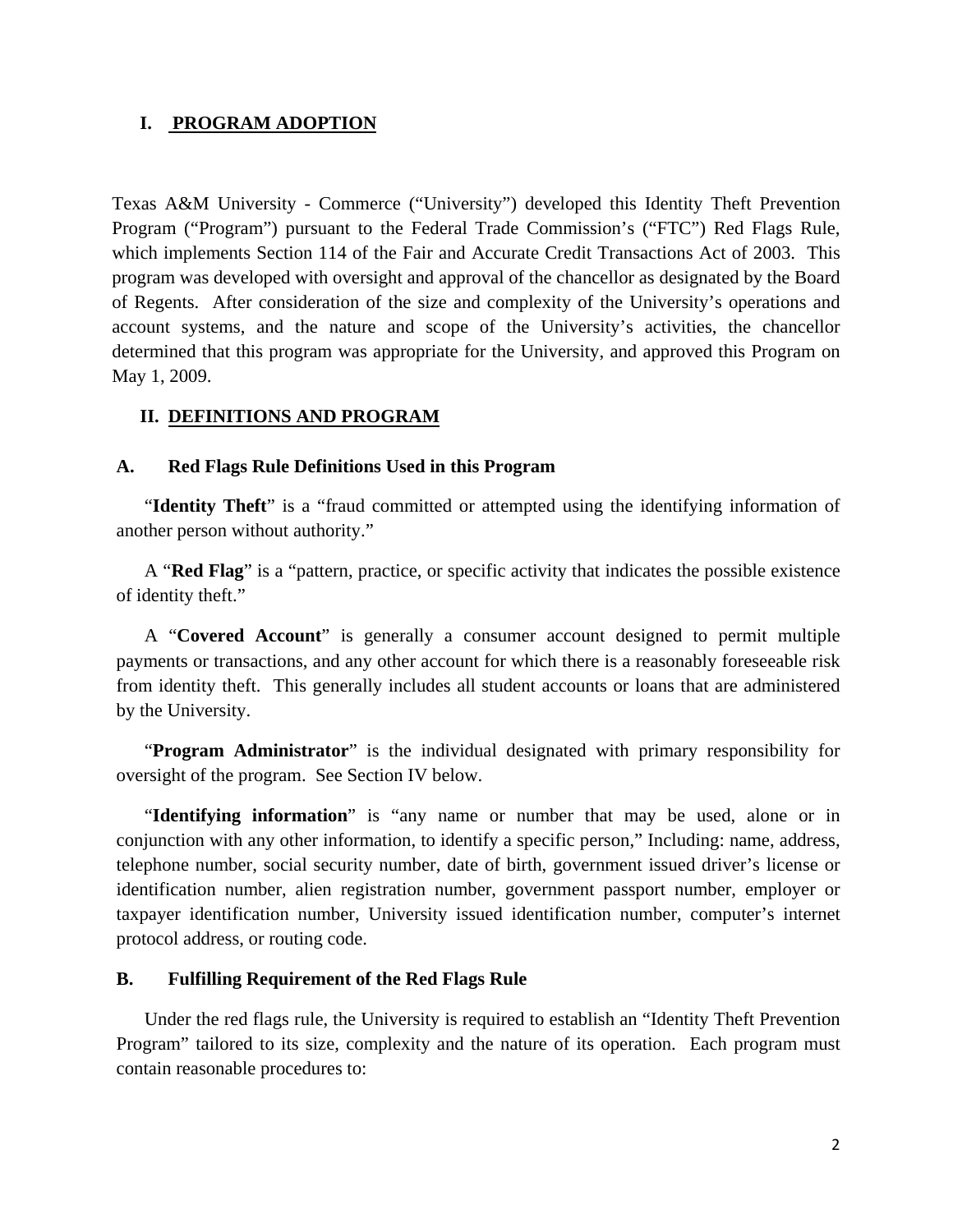- 1. Identify relevant red flags for new and existing covered accounts and incorporate those red flags into the program;
- 2. Detect red flags that have been incorporated into the program;
- 3. Respond appropriately to any red flags that are detected to prevent and mitigate identity theft; and
- 4. Ensure the program is updated periodically to reflect changes in risks to customers including students or to the safety and soundness of the University from identity theft.

## **III. IDENTIFICATION OF RED FLAGS**

In order to identify relevant red flags, the University considers the types of accounts that it offers and maintains, methods it provides to open its accounts, methods it provides to access its accounts, and its previous experiences with identity theft. The University identifies the following red flags in each of the listed categories:

### **A. Notifications and Warnings from Credit Reporting Agencies**

## **Red Flags**

- 1. Report of fraud accompanying a credit report;
- 2. Notice or report from a credit agency of a credit freeze on an applicant;
- 3. Notice or report from a credit agency of an active duty alert for an applicant;
- 4. Receipt of a notice of address discrepancy in response to a credit report request; and
- 5. Indication from a credit report of activity that is inconsistent with an applicant's usual pattern or activity.

### **B. Suspicious Documents**

### **Red Flags**

- 1. Identification document or card that appears to be forged, altered or inauthentic;
- 2. Identification document or card on which a person's photograph or physical description is not consistent with the person presenting the document;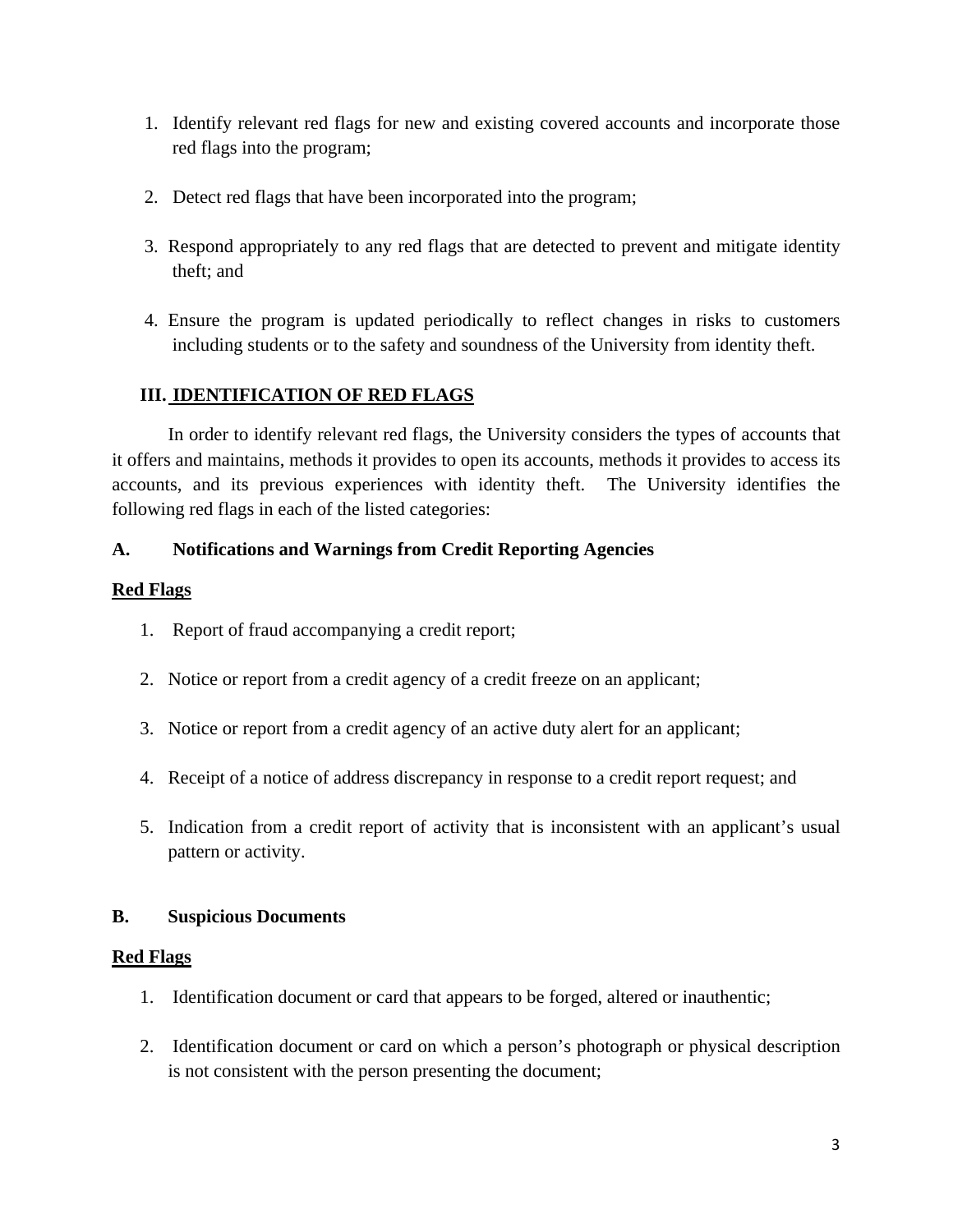- 3. Other document with information that is not consistent with existing customer/student information; and
- 4. Application for service that appears to have been altered or forged.

## **C. Suspicious Personal Identifying Information**

## **Red Flags**

- 1. Identifying information presented that is inconsistent with other information the customer/student provides (example: inconsistent birth dates);
- 2. Identifying information presented that is inconsistent with other sources of information (for instance, an address not matching an address on a loan application);
- 3. Identifying information presented that is the same as information shown on other applications that were found to be fraudulent;
- 4. Identifying information presented that is consistent with fraudulent activity (such as an invalid phone number or fictitious billing address);
- 5. Social security number presented that is the same as one given by another customer/student;
- 6. An address or phone number presented that is the same as that of another person;
- 7. A person fails to provide complete personal identifying information on an application when reminded to do so; and
- 8. A person's identifying information is not consistent with the information that is on file for the customer/student.

### **D. Suspicious Covered Account Activity or Unusual Use of Account**

### **Red Flags**

- 1. Change of address for an account followed by a request to change the student's name;
- 2. Payments stop on an otherwise consistently up-to-date account;
- 3. Account used in a way that is not consistent with prior use;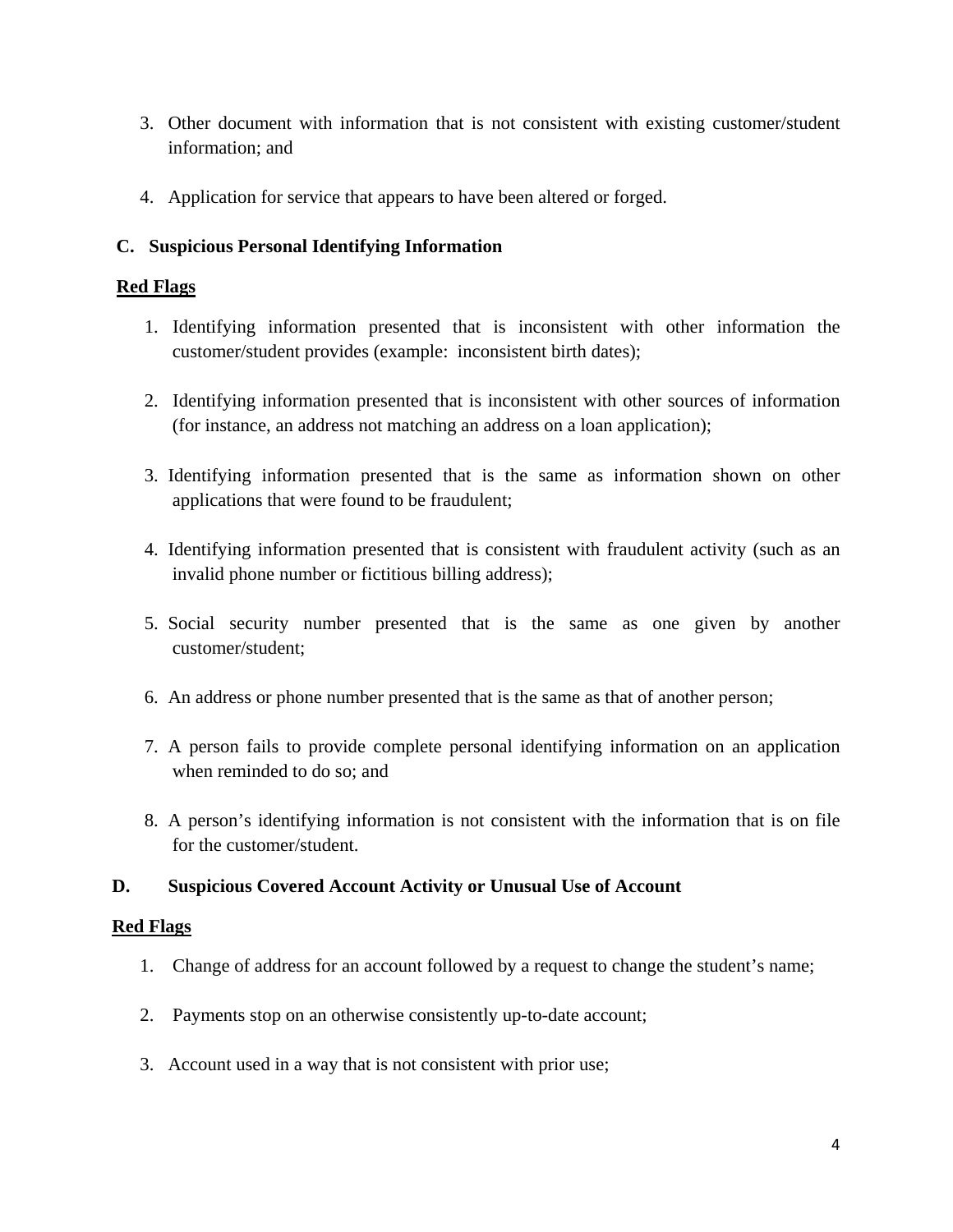- 4. Mail sent to the student is repeatedly returned as undeliverable;
- 5. Notice to the University that a customer/student is not receiving mail sent by the University;
- 6. Notice to the University that an account has unauthorized activity;
- 7. Breach in the University's computer system security; and
- 8. Unauthorized access to or use of customer/student account information.

## **E. Alerts from Others**

### **Red Flags**

1. Notice to the University from a customer/student, identity theft victim, law enforcement or other person that the University has opened or is maintaining a fraudulent account for a person engaged in identity theft.

## **IV. DETECTING RED FLAGS**

### **A. Student Enrollment**

 In order to detect any of the red flags identified above associated with the enrollment of a student, University personnel will take the following steps to obtain and verify the identity of the person opening this account:

### **Detect**

- 1. Require certain identifying information such as name, date of birth, academic records, home address or other identification; and
- 2. Verify the student's identity at time of issuance of student identification card (review of driver's license or other government-issued photo identification).

### **B. Existing Accounts**

In order to detect any of the red flags identified above for an existing covered account, University personnel will take the following steps to monitor transactions on an account:

### **Detect**

1. Verify the identification of students if they request information (in person, via telephone, via facsimile, via email);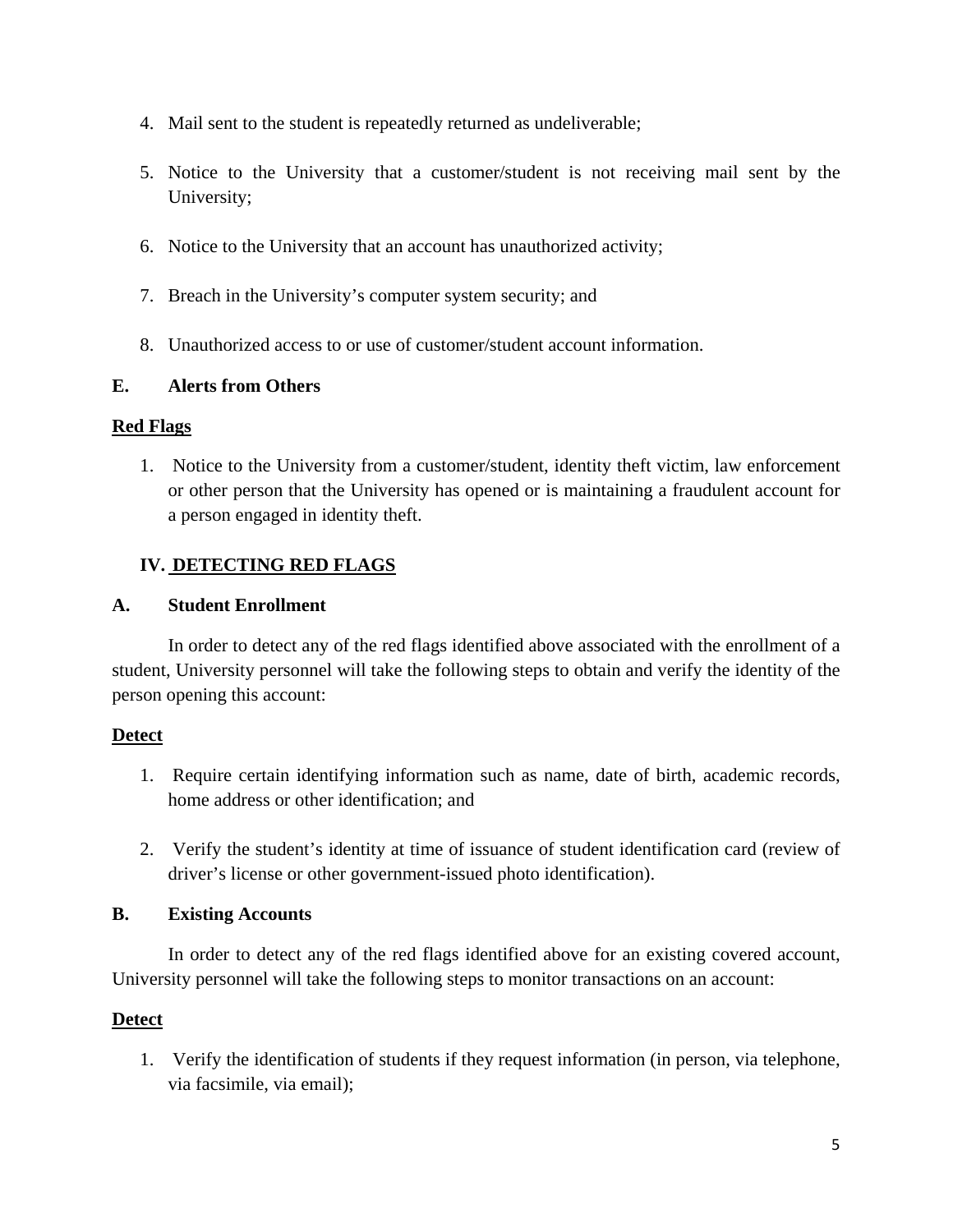- 2. Verify the validity of request to change billing addresses by mail or email and provide the student a reasonable means of promptly reporting incorrect billing address changes; and
- 3. Verify changes in banking information given for billing and payment purposes.

#### **C. Consumer ("Credit") Report Requests**

In order to detect any of the red flags identified above for an employment or volunteer position for which a credit or background report is sought, University personnel will take the following steps to assist in identifying address discrepancies:

- 1. Require written verification from any applicant that the address provided by the applicant is accurate at the time the request for the credit report is made to the consumer reporting agency; and
- 2. In the event that notice of an address discrepancy is received, verify that the credit report pertains to the applicant for whom the requested report was made and report to the consumer reporting agency as address for the applicant that University has reasonably confirmed is accurate.

### **V**. **PREVENTING AND MITIGATING IDENTITY THEFT**

 In the event University personnel detect any identified red flags, such personnel shall take one or more of the following steps, depending on the degree of risk posed by the red flag:

### **Prevent and Mitigate**

- 1. Continue to monitor a covered account for evidence of identity theft;
- 2. Contact the customer/student or applicant (for which a credit report was run);
- 3. Change any passwords or other security devices that permit access to covered accounts;
- 4. Not open a new covered account;
- 5. Provide the student with a new student identification number;
- 6. Notify the program administrator for determination of the appropriate step(s) to take;
- 7. Notify law enforcement;
- 8. File or assist in filing a Suspicious Activities Report ("SAR"); or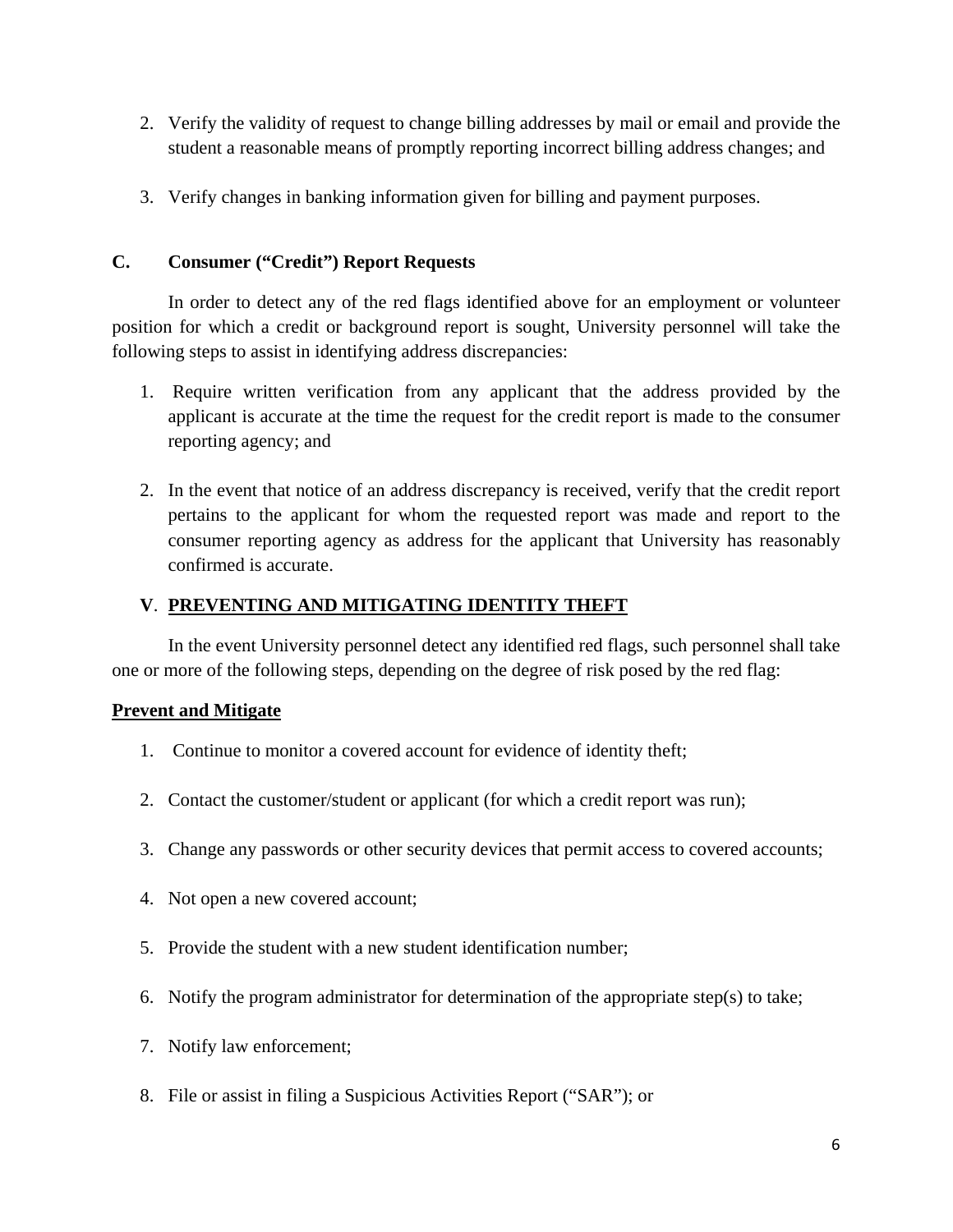9. Determine that no response is warranted under the particular circumstances.

#### **Protect Student Identifying Information**

 In order to further prevent the likelihood of identity theft occurring with respect to covered accounts, the University will take the following steps with respect to its internal operating procedures to protect student identifying information:

- 1. Ensure that its website is secure or provide clear notice that the website is not secure;
- 2. Ensure complete and secure destruction of paper documents and computer files containing student account information when a decision has been made to no longer maintain such information;
- 3. Ensure that office computers with access to covered account information are password protected;
- 4. Avoid use of social security numbers
- 5. Ensure computer virus protection is up to date; and
- 6. Require and keep only the customer/student information that is necessary for University purposes.

### **VI. RESPONDING TO RED FLAGS**

 Once potentially fraudulent activity is detected, an employee must act quickly as a rapid appropriate response can protect customers and the University from damages and loss.

- 1. Gather all related documentation and write a description of the situation. Present this information to the program administrator for determination.
- 2. The program administrator will complete additional authentication to determine whether the attempted transaction was fraudulent or authentic.
- 3. If the transaction is determined to be fraudulent, appropriate action must be taken. These actions include:
	- a. Canceling the transaction;
	- b. Notifying and cooperating with appropriate law enforcement;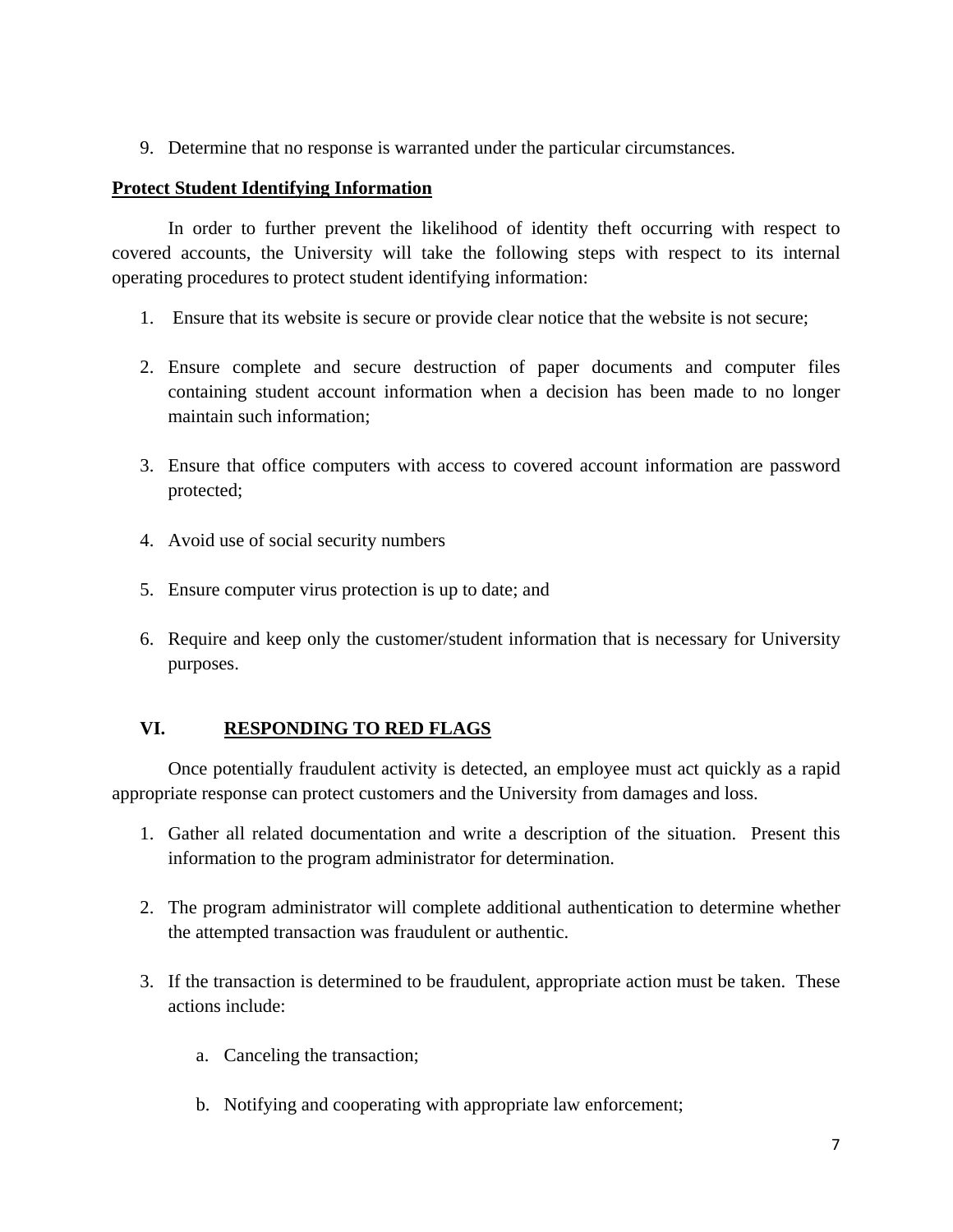- c. Determining the extent of liability, if any, of the University;
- d. Notifying the actual customer that fraud has been attempted.

#### **VII. PROGRAM ADMINISTRATION**

#### **A. Oversight**

Responsibility for developing, implementing and updating this program lies with an Identity Theft Committee ("Committee) for the University. The committee is headed by a program administrator who may be the president/director of the University or his or her appointee. Two or more other individuals appointed by the president/director of the University or the program administrator comprise the remainder of the committee membership. The program administrator will be responsible for ensuring appropriate training of University staff on the program, for reviewing any staff reports regarding the detection of red flags and the steps for preventing and mitigating identity theft, determining which steps of prevention and mitigation should be taken in particular circumstances and considering periodic changes to the program.

#### **B. Staff Training and Reports**

 University staff responsible for implementing the program shall be trained either by or under the direction of the program administrator in the detection of red flags and the responsive steps to be taken when a red flag is detected. University staff shall be trained, as necessary, to effectively implement the program. University employees are expected to notify the program administrator once they become aware of an incident of identity theft or of the University's failure to comply with this program. At least annually or as otherwise requested by the program administrator, University staff responsible for development, implementation, and administration of the program shall report to the program administrator on compliance with this program. The report should address such issues as effectiveness of the procedures in addressing the risk of identity theft in connection with opening and maintenance of covered accounts, service provider arrangements, significant incidents involving identity theft and management's response, and recommendations for changes to the program.

#### **C. Service Provider Arrangements**

 In the event the University engages a service provider to perform an activity in connection with one or more covered accounts, the University will take the following steps to ensure the service provider performs its activity in accordance with reasonable procedures designed to detect, prevent and mitigate the risk of identity theft.